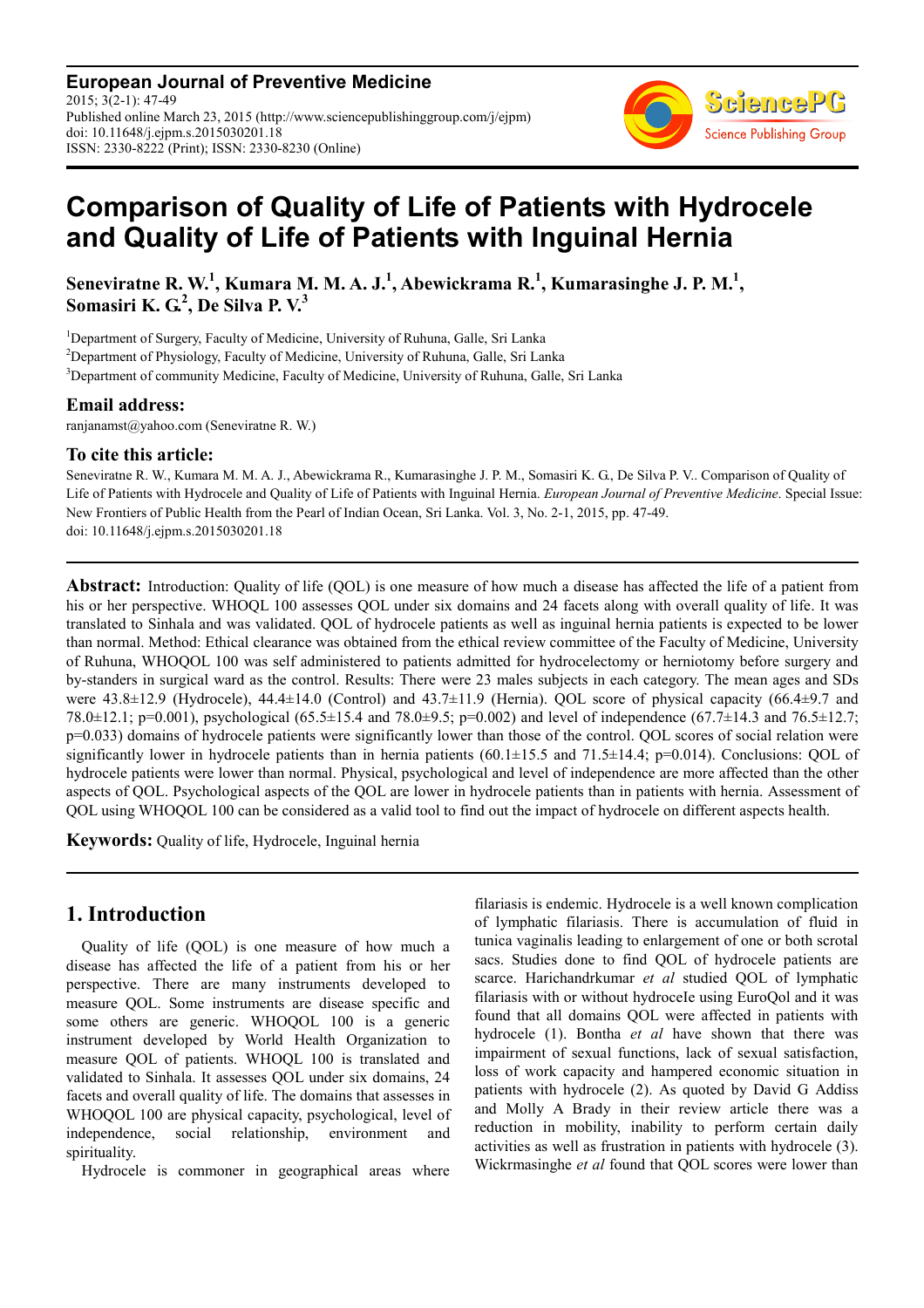normal even in patients who have undergone hydrocelectomy . Ahorlu *et al* have shown that there was improvement in work capacity, sexual functions and self esteem between 3-6 months after surgery (4).

Inguinal hernia is a common surgical condition encountered in most populations. Yet there is paucity of evidence on comparison of QOL between healthy individuals and patients with inguinal hernia. There are few publications on effect of surgical treatment on quality of life. There are no studies done using WHOQOL to assess QOL in patients with inguinal hernia. Kate Lawrence *et al* have compared QOL of pre and post surgical hernia patients with established population norms (5). Changes in QOL after surgical repair of inguinal hernia were assessed using generic instruments such as RAND-36 and SF 36 (5, 6, 7, 8). Carolina comfort scale is a specific instrument that was developed to assess post surgical condition of hernia patient (9). Though some QOL scores improved significantly after one month of surgery, they did not return to normal levels at the end of one month (10). QOL has improved significantly three months after repair of inguinal hernia as assessed by SF 36 (5). It was shown that QOL improves after surgical repair and it is comparable to normal in six months after surgery (5).

Both conditions; inguinal hernia and hydrocele occurs in relation to genital region. Swelling in inguinal hernia is intermittent and swelling in hydrocele is continuously present.

# **2. Method**

Ethical clearance was obtained from ethical review committee of the Faculty of Medicine, University of Ruhuna, Sri Lanka to assess QOL of life in hydrocele patients in 2012 and to assess quality of life of hernia patients in 2013. WHOQOL 100 was self-administered to patients with hydrocele admitted to surgical a ward in a tertiary care hospital in the Southern province of Sri Lanka for hydrocelectomy in 2012. Similarly same questionnaire was self-administered to patients with inguinal hernia admitted to the same surgical ward for surgical repair in 2013. Data collection was done prior to surgical procedure in both conditions. A control was taken from male by-standers in the surgical ward in 2013.

There were 23 scrotal hydrocele patients recruited for QOL assessment. Data from 23 age matched male inguinal hernia and male controls were taken for the statistical analysis. Independent t-test was done to compare QOL scores of hydrocele patients with the control as well as QOL scores of hydrocele patients with QOL scores of inguinal hernia patients.

# **3. Results**

There were 23 subjects in each category. The mean age, SD and age range is given in table 1. All subjects were males.

*Table 1. Age distribution.* 

|           | <b>Mean and SD</b> | Range     |
|-----------|--------------------|-----------|
| Hydrocele | $43.8 \pm 12.9$    | $23 - 69$ |
| Control   | $44.4 \pm 14.0$    | $20 - 73$ |
| Hernia    | $43.7 \pm 11.9$    | $22 - 72$ |

Table 2 shows mean QOL scores and SD for different facets and domains of hydrocele patients, male control and male patients with inguinal hernia. It also gives p values for QOL comparison between hydrocele with control and QOL comparison between hydrocele with hernia.

QOL score shows a pattern especially in domains physical capacity, psychological and level of independence as well as most of their facets. The patterns in QOL score are lowest in patients with hydrocele, highest in control group and inguinal hernia falls in between. The pattern is not obvious in other domains; social relationship, environment and spirituality.

Comparison of QOL scores of hydrocele with QOL scores of control group shows that hydrocele patients have significantly lower values for domain physical capacity, psychological, level of independence and their facets. Domain psychological and their facets of QOL scores were significantly lower in hydrocele patients than in hernia patients.

*Table 2. Mean QOL scores between hydrocele control with p value and QOL scores hydrocele between hernia with p value.* 

| <b>Domain or facet</b>                         | Hydrocele<br>$mean \pm SD$ | Control<br>$mean \pm SD$ | p     | hernia          | Phydrocele vs.<br>hernia |
|------------------------------------------------|----------------------------|--------------------------|-------|-----------------|--------------------------|
|                                                |                            |                          |       |                 |                          |
| Domain I Physical Capacity                     | $66.4 \pm 9.7$             | $78.0 \pm 12.1$          | 0.001 | $69.7 \pm 16.6$ | 0.419                    |
| 1 Pain and discomfort                          | $36.4 \pm 11.3$            | $20.7 \pm 14.3$          | 000   | $32.1 \pm 19.2$ | 0.353                    |
| 2 Energy and fatigue                           | $67.4 \pm 11.5$            | $74.5 \pm 16.3$          | 0.096 | $68.3 \pm 15.7$ | 0.812                    |
| 3 Sleep and rest                               | $68.2 \pm 18.6$            | $80.1 \pm 17.5$          | 0.031 | $72.0 \pm 22.1$ | 0.531                    |
| Domain II Psychological                        | $65.5 \pm 15.4$            | $78.0 \pm 9.5$           | 0.002 | $69.7 \pm 16.6$ | 0.419                    |
| 4 Positive feelings                            | $66.6 \pm 20.3$            | $80.2 \pm 16.7$          | 0.017 | $76.1 \pm 19.2$ | 0.110                    |
| 5 Thinking, learning, memory and concentration | $59.8 \pm 17.8$            | $69.8 \pm 13.1$          | 0.034 | $70.4 \pm 14.6$ | 0.032                    |
| 6 Self-esteem                                  | $68.8 \pm 18.7$            | $75.8 \pm 15.9$          | 0.174 | $79.3 \pm 12.0$ | 0.027                    |
| 7 Bodily image and appearance                  | $68.6 \pm 19.1$            | $84.0 \pm 14.0$          | 0.003 | $83.4 \pm 18.3$ | 0.010                    |
| 8 Negative feelings                            | $36.4 \pm 17.0$            | $19.6 \pm 15.1$          | 0.001 | $26.4 \pm 18.1$ | 0.059                    |
| Domain III Level of Independence               | $67.7 \pm 14.3$            | $76.5 \pm 12.7$          | 0.033 | $69.8 \pm 16.2$ | 0.650                    |
| 9 Mobility                                     | $62.8 \pm 16.2$            | $75.0 \pm 17.7$          | 0.018 | $66.0 \pm 21.2$ | 0.561                    |
| 10 Activities of daily living                  | $67.7 \pm 16.5$            | $82.6 \pm 14.8$          | 0.002 | $76.8 \pm 18.7$ | 0.086                    |
| 11 Dependence on medication or treatments      | $25.8 \pm 19.9$            | $25.3 \pm 15.8$          | 0.919 | $32.4 \pm 23.1$ | 0.304                    |
| 12 Work capacity                               | $66.3 \pm 20.8$            | $73.6 \pm 17.4$          | 0.201 | $68.8 \pm 17.4$ | 0.667                    |
| Domain IV Social Relationships                 | $60.1 \pm 15.5$            | $68.1 \pm 14.9$          | 0.082 | $71.5 \pm 14.4$ | 0.014                    |